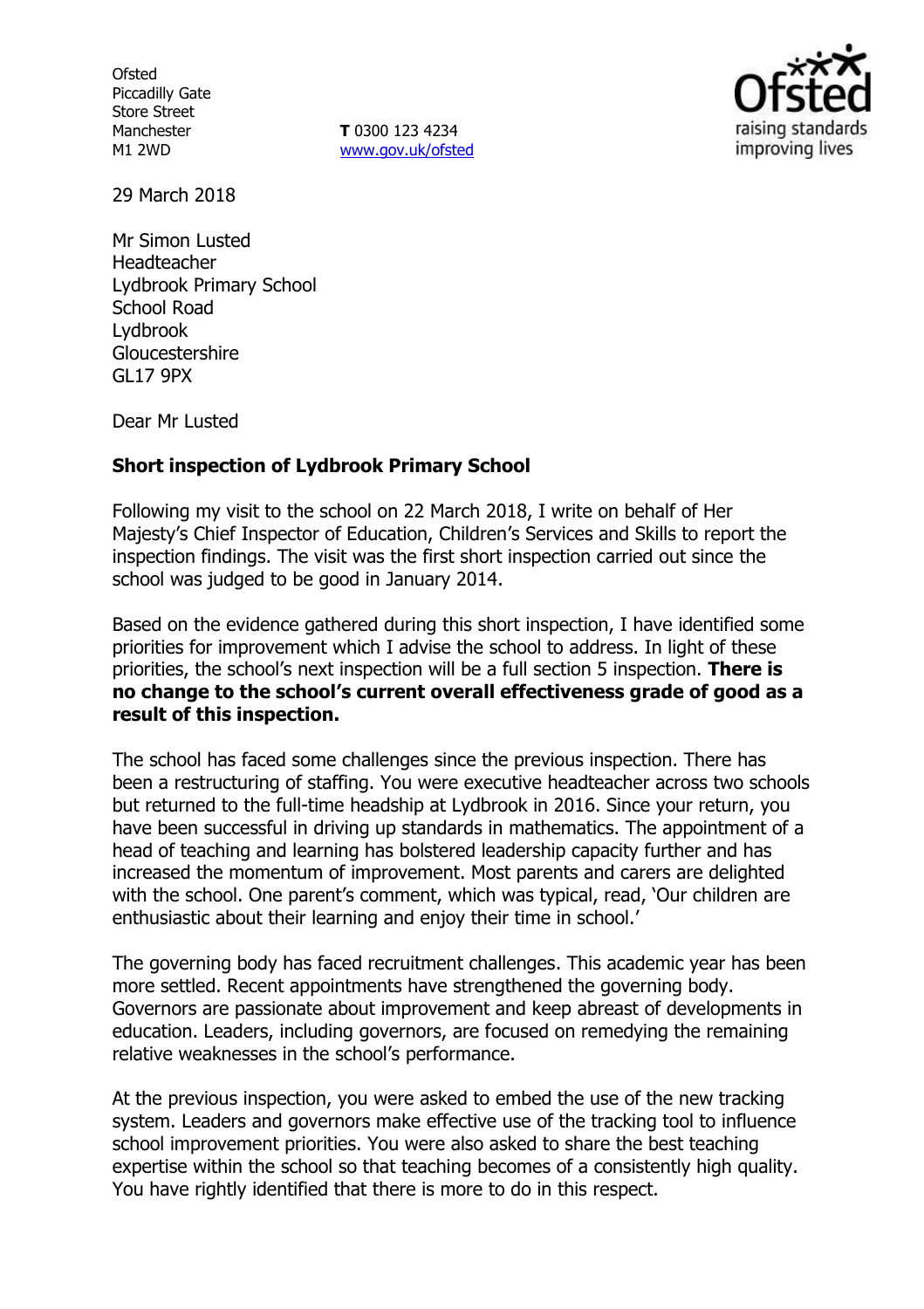

Pupils are proud of their school and said that they enjoy their learning. Together with staff and governors, you ensure that the school provides an inclusive and happy environment for all pupils. Central to the school's work is its focus on outdoor learning. The school is seen as a leading light in his respect. In addition, you are making good use of your work with higher education providers and educationalists. This is aimed at helping teachers to learn more about increasing pupils' resilience and self-belief. Pupils show good attitudes to learning. They work well together and do not give up easily. Typically, pupils are inquisitive about the topics being taught and they respond positively to teachers' questions and guidance. Compared to others nationally, a greater proportion of your most able pupils reach the higher standards by the time they leave the school.

A number of pupils travel to school by bus. You have worked determinedly to ensure that parents of these pupils are as able to engage with the school as those who live close by. Such is your resolve, that where parents are unable to visit the school, leaders and teachers hold regular meetings with these families in a venue closer to their homes.

# **Safeguarding is effective.**

Pupils are kept safe at school because leaders have ensured pupils' safety and welfare is given a high priority. Leaders have created an ethos where staff are vigilant. Leaders make sure that staff are trained well to identify signs of harm. Pupils are taught well about how to keep safe in and out of school and online. Governors make careful and regular checks to ensure that the school is compliant in meeting its statutory obligations. Leaders are open to external scrutiny and follow guidance to ensure that staff appointments follow best-practice guidance.

Senior staff make appropriate decisions when deciding whether to report concerns about pupils' well-being. Careful records are kept of the decision-making process. Senior leaders ensure that they follow up communication with external agencies so that pupils and their families receive the support they need in a timely manner.

### **Inspection findings**

- $\blacksquare$  First, I looked at the effectiveness of teaching in the early years. In 2017, too few pupils achieved the early learning goals in reading and writing at the end of the Reception Year. In particular, boys did not achieve as well as the girls. Many pupils join the school with speaking skills lower than those expected for their age. Leaders' decision to offer places to two-year-olds in the Nursery is having a positive impact and children who recently joined Reception have better speech and are better able to access the curriculum. The quality of teaching in the early years is strong and is leading to improved rates of progress in reading and writing.
- The leader of the early years is using her in-depth knowledge of child development to provide children with a good start to school. Her work last year in the Nursery has set the foundations for further improvement. She has a motivated and skilled team who work effectively under her guidance. The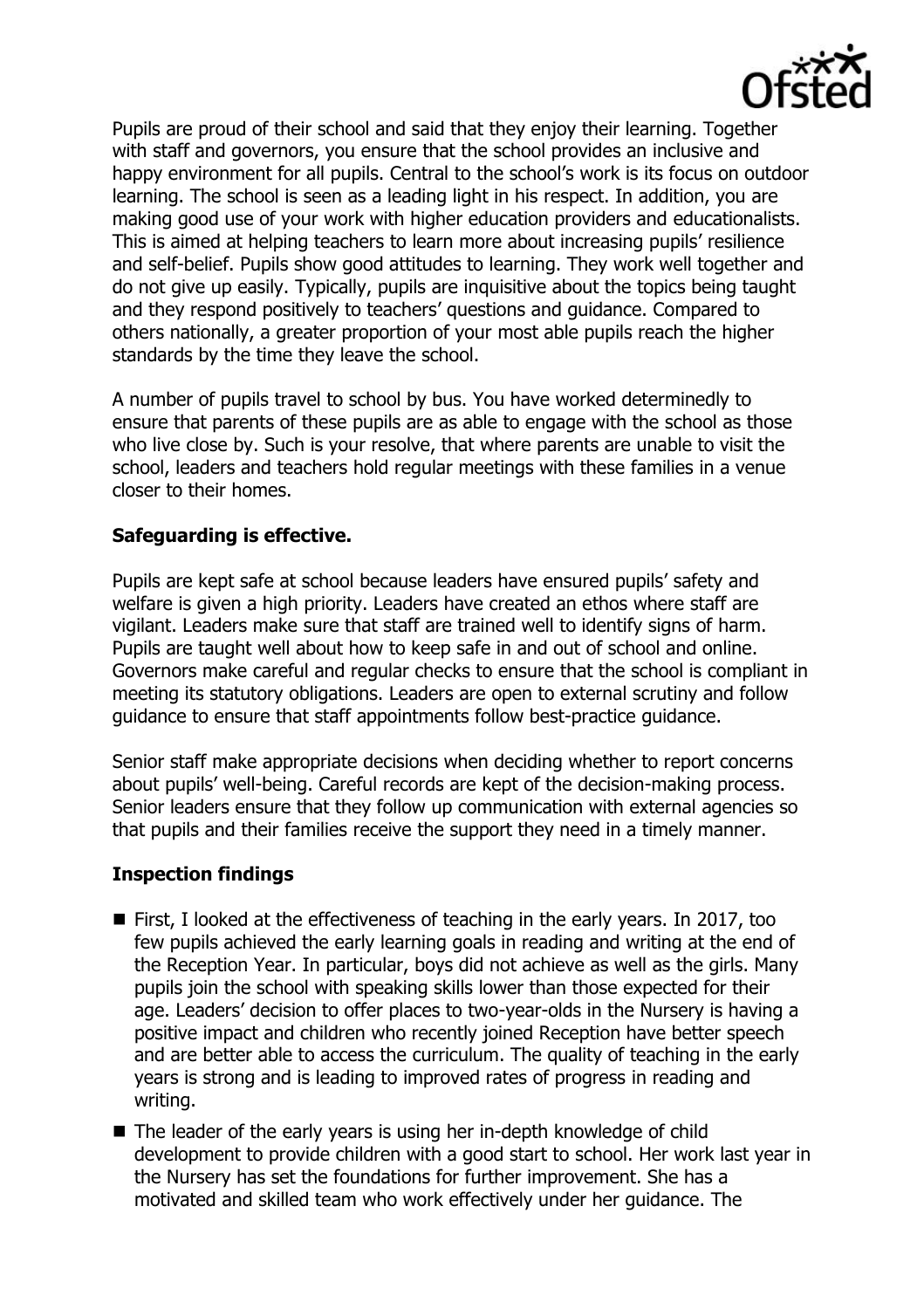

teaching of phonics is effective. It is helping children to read and spell with increasing accuracy. Boys and girls choose to write independently and concentrate well. The teachers' strong focus on developing children's skills in mark making has paid off. Children apply the correct pencil grip and are able to form their letters correctly. However, leaders recognised that there is still a need to provide additional support for the few children who need to catch up.

- $\blacksquare$  Next, I looked at how leaders were driving improvements in the quality of the teaching, learning and assessment of pupils' writing. This is because writing outcomes at the end of the early years foundation stage have been low historically and many pupils do not catch up by the end of key stage 1. Although improving, too few pupils reach the expected standards by the end of key stage 1.
- Work in books and the school's accurate assessment information both show that the most able pupils sustain good progress and so reach high standards by the time they leave the school. However, too few of those pupils who need to catch up quickly in writing do so. Leaders are aware of this issue and have been partially effective in their efforts to improve pupils' rates of progress. For example, leaders have developed the curriculum by introducing topics that interest pupils. As a result, pupils have good attitudes towards their learning and are keen to write about what they have learned.
- The teaching of writing in Year 6 is consistently strong. Here, the teacher has high expectations and provides pupils with clear guidance on how to improve. Pupils follow this advice keenly and learn from their previous mistakes. However, this best practice is not mirrored across the school. In other classes, teachers' expectations of what those who need to catch up can do are often too low. Consequently, pupils with low starting points continue to struggle with their writing. In particular, too many pupils make errors in their spelling, punctuation and grammar.
- Next, I explored how successful leaders have been in raising standards in phonics in Year 1. Too few pupils met the expected standards in phonics screening checks between 2014 and 2016, and in 2017 the proportion fell further. In addition, although improved from 2016, outcomes in 2017 saw too few pupils reaching the standards expected for their age in reading. Pupils had made slow progress since their Reception Year.
- Leaders have been relentless in tackling pupils' poor phonic knowledge. They have reviewed the strategies for teaching phonics and provided additional staff training and coaching. In addition, new books have been purchased so that the books pupils read match their phonic knowledge. Leaders make sure that pupils' phonic knowledge is carefully tracked so that teachers build on what pupils know, can do and understand. As a result, pupils are catching up and their knowledge of phonics is now secure. The number of pupils who have already met the standards, as set in last year's phonics check, has increased to be in line with the national average.
- Finally, I focused on pupils' attendance. This is because the school's overall absence figures have been too high over time. In addition, although improving, the number of pupils who are persistently absent from school remains too high.